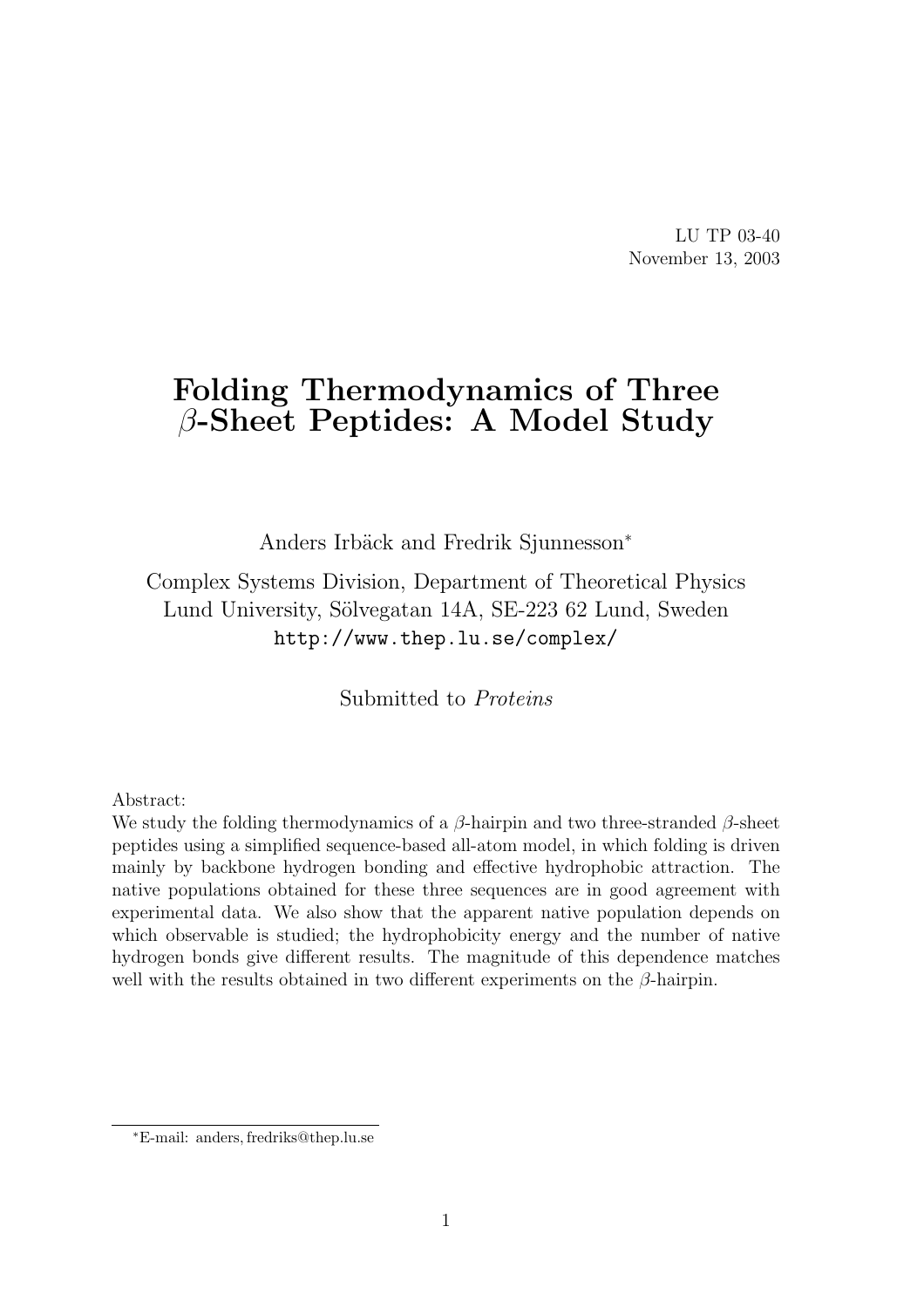## 1 Introduction

Peptide folding is currently attracting considerable attention. Recent advances in this area include the de novo design of two monomeric three-stranded antiparallel  $\beta$ -sheet peptides, Betanova [1, 2] and Beta3s. [3] Peptides that have the ability to fold on their own and are well characterized experimentally are valuable not least as a testbed for theoretical models for protein folding.  $\beta$ -sheet peptides are particularly interesting in this respect, as  $\beta$ -sheet formation is more challenging to model than  $\alpha$ -helix formation. Therefore, it is no surprise that both Betanova [4,5] and Beta3s [6] have become the subject of computational studies. Simulations of peptide sequences that are somewhat similar to these and occur in natural proteins, so-called WW domains, have been reported, too. [7] For a recent review of computational studies of peptide folding, see Granakaran et al. [8]

Here we present a study of the C-terminal  $\beta$ -hairpin from the protein G B1 domain and a triple mutant of Betanova called LLM. [2] The original Betanova, which is less stable than the peptide LLM, [2] is considered too. These different sequences are studied using an all-atom model with a simplified interaction potential. An earlier version of this model was tested [9] on the same  $\beta$ -hairpin and an  $\alpha$ -helix, the designed so-called Fs. [10,11] The model was able to fold these two sequences and the folded population showed, in both cases, a temperature dependence comparable with experimental data. It should be pointed out that different sequences are studied using exactly the same parameters; the interaction potential is, like that of Kussell *et al.* [12] but unlike many other simplified potentials for protein folding, entirely sequencebased. This is of importance even if only one sequence is studied, because it ensures that the formation and breaking of non-native bonds is not a neglected part of the dynamics.

## 2 Materials and Methods

The model we study is a revised version of an earlier model. [9] It contains all atoms of the polypeptide chain, including hydrogens, but no explicit water molecules. All bond lengths, bond angles and peptide torsion angles (180◦ ) are held fixed, so each amino acid has the Ramachandran torsion angles  $\phi$ ,  $\psi$  and a number of side-chain torsion angles as its degrees of freedom (for Pro,  $\phi$  is held fixed at  $-65^{\circ}$ ). All bond lengths and bond angles are the same as in the original model. [9]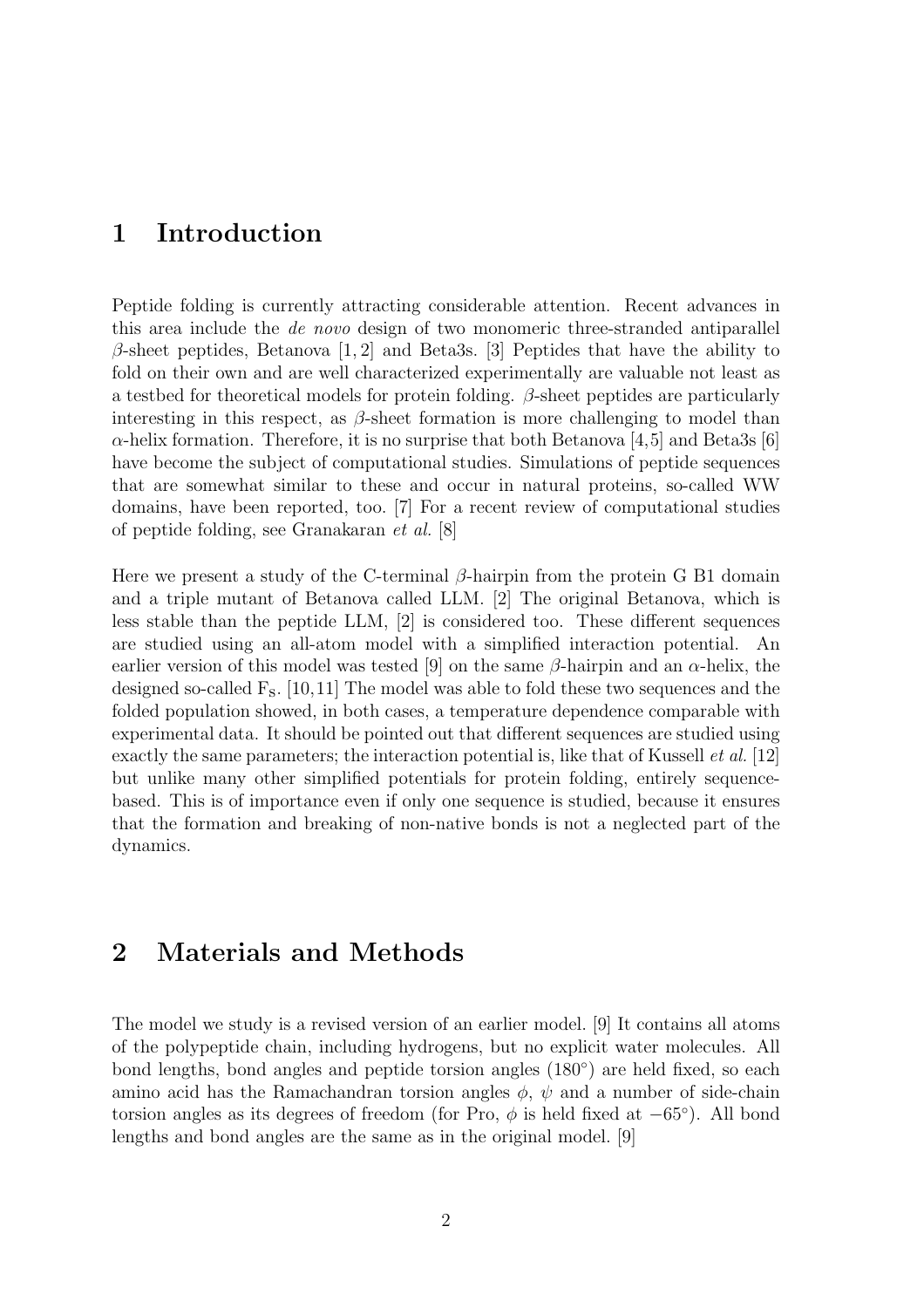The potential function

$$
E = E_{\text{ev}} + E_{\text{loc}} + E_{\text{hp}} + E_{\text{hb}}
$$
\n
$$
\tag{1}
$$

is composed of four terms. The remaining part of this section describes these different terms, with emphasis on what is new compared with the earlier model. Energy parameters are quoted in dimensionless units. To set the energy scale of the model, we use the midpoint temperature for the  $\beta$ -hairpin as determined by Muñoz *et al.*, [13]  $T_{\rm m} = 297$  K, which corresponds to  $kT \approx 0.440$  in the model.

The first term in Eq. 1,  $E_{\text{ev}}$ , represents excluded-volume effects and has the form

$$
E_{\rm ev} = \kappa_{\rm ev} \sum_{i < j} \left[ \frac{\lambda_{ij} (\sigma_i + \sigma_j)}{r_{ij}} \right]^{12},\tag{2}
$$

where  $\kappa_{ev} = 0.10$  and  $\sigma_i = 1.77, 1.75, 1.55, 1.42$  and 1.00 Å for S, C, N, O and H atoms, respectively. The role of the parameter  $\lambda_{ij}$  is to reduce the repulsion between non-local pairs;  $\lambda_{ij} = 1$  for all pairs connected by three covalent bonds and  $\lambda_{ij} = 0.75$ otherwise. The reason for using  $\lambda_{ij}$  < 1 for non-local pairs is partly computational efficiency, and partly the restricted flexibility of chains with only torsional degrees of freedom. To speed up the calculations, the sum in Eq. 2 is evaluated using a cutoff of  $r_{ij}^{\rm c} = 4.3 \lambda_{ij} \,\text{\AA}.$ 

The second interaction term,  $E_{\text{loc}}$ , is new compared with the earlier model. By introducing this term and modifying  $\sigma_i$  for C and N, we slightly adjusted the shape of the Ramachandran  $\phi$ ,  $\psi$  distribution.  $E_{\text{loc}}$  is a local electrostatic energy given by

$$
E_{\text{loc}} = \kappa_{\text{loc}} \sum_{I} \rho_{I} \left( \sum \frac{q_{i} q_{j}}{r_{ij}^{(I)}/\text{\AA}} \right) , \qquad (3)
$$

where the outer sum runs over all non-Pro amino acids along the chain, and the inner sum represents the interaction between the partial charges of the backbone NH and  $C'$ O groups within one amino acid (the sum has four terms: NC', NO, HC' and HO). The partial charges are  $q_i = \pm 0.20$  for H and N and  $q_i = \pm 0.42$  for C' and O. [14] We put  $\kappa_{\text{loc}} = 125$ , which corresponds to a dielectric constant of  $\epsilon_r \approx 2.0$  if  $\rho_I = 1$ . The factor  $\rho_I$  reduces the interaction strength for the two end amino acids and Gly, which can be viewed as a simple form of context dependence;  $\rho_I = 0.25$  for end amino acids,  $\rho_I = 0.5$  for Gly, and  $\rho_I = 1$  otherwise. A similar factor is used for  $E_{\text{hb}}$  (see below).

The third term in Eq. 1,  $E_{\text{hp}}$ , is an effective attraction between hydrophobic side chains that are not nearest or next-nearest neighbors along the chain. It has the pairwise additive form

$$
E_{\rm hp} = -\sum M_{IJ} C_{IJ} \,, \tag{4}
$$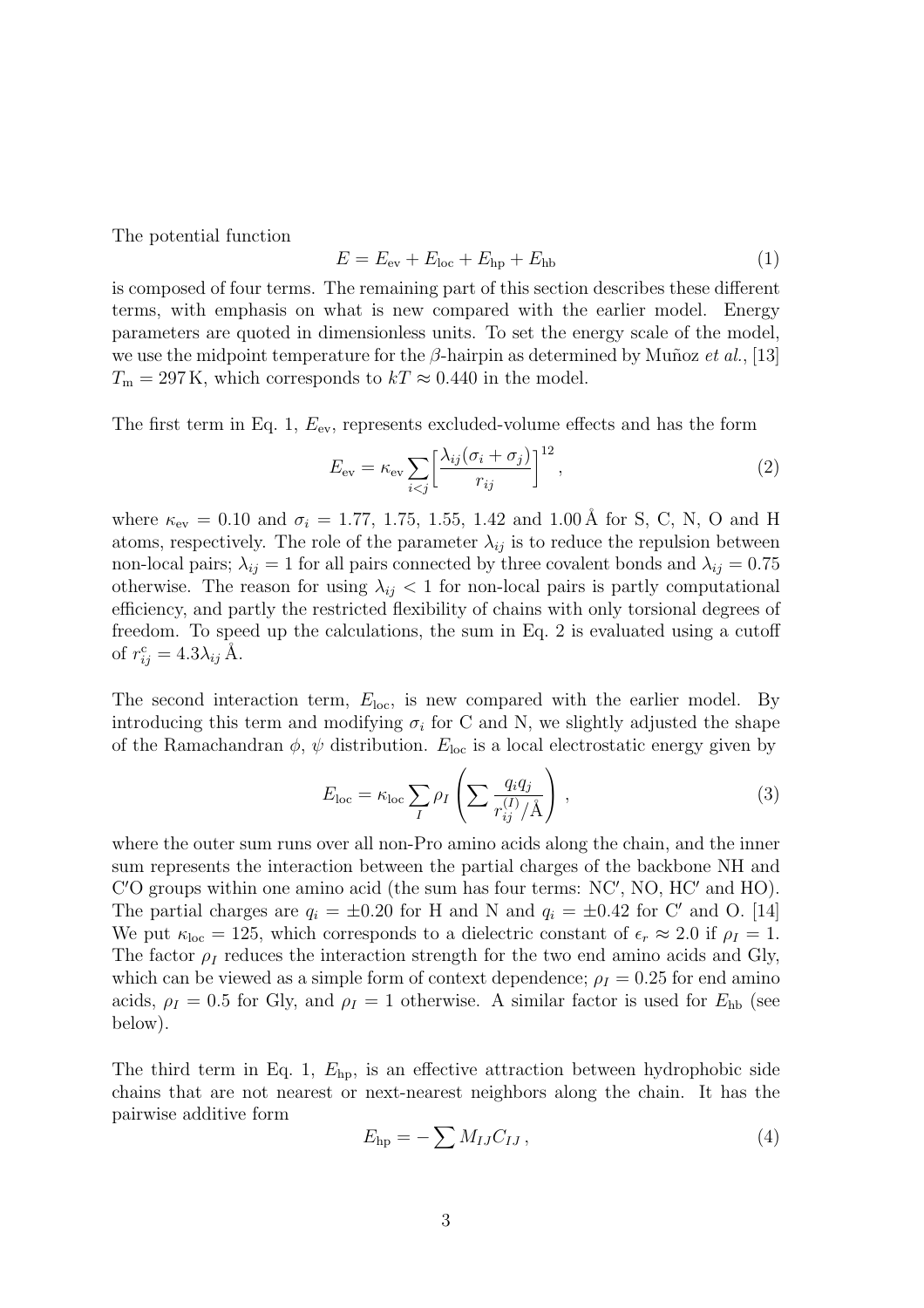|                       | $\mathbf{I}$ $\mathbf{II}$ $\mathbf{III}$ |     |
|-----------------------|-------------------------------------------|-----|
| I Ala                 | $0.0 \quad 0.1 \quad 0.1$                 |     |
| II Ile, Leu, Met, Val | $0.9 \quad 2.8$                           |     |
| III Phe, Trp, Tyr     |                                           | 3.2 |

Table 1: The interaction matrix  $M_{IJ}$  (see Eq. 4). All amino acid pairs not occurring in the table have  $M_{IJ} = 0$ .

where  $C_{IJ}$  is a measure of the degree of contact between side chains I and J, and  $M_{IJ}$ sets the energy that a pair in contact gets. The contact measure  $C_{IJ}$  is a number between 0 and 1, defined as before. [9] The interaction matrix  $M_{IJ}$  is given in Table I and differs from that used in our earlier study, which was based on the Miyazawa-Jernigan contact energies. [15] With an all-atom representation, this cannot be expected to be a good choice for more general sequences, since the Miyazawa-Jernigan contact energies were derived using a different, reduced chain representation. [15] The new matrix  $M_{IJ}$  has a simplified structure in that the hydrophobic amino acids are grouped into three classes (see Table I). The  $M_{IJ}$  values are taken to be large for the aromatic class (Phe, Trp, Tyr), which in part is an attempt to compensate for the fact that it is relatively difficult for these large side chains with few degrees of freedom to make proper contacts.

The last term of the potential, the hydrogen-bond energy  $E_{\text{hb}}$ , is given by

$$
E_{\text{hb}} = \epsilon_{\text{hb}}^{(1)} \sum_{\text{bb-bb}} \rho_{ij} u(r_{ij}) v(\alpha_{ij}, \beta_{ij}) + \epsilon_{\text{hb}}^{(2)} \sum_{\text{sc-bb}} \rho_{ij} u(r_{ij}) v(\alpha_{ij}, \beta_{ij}), \tag{5}
$$

where the two terms represent backbone-backbone interactions and interactions between the backbone and charged side chains, respectively. The second term in Eq. 5 does not include any side chain-side chain interactions, as it did in our earlier study. Apart from that, the only difference compared with the earlier model is the factor  $\rho_{ii}$ , which like  $\rho_I$  in Eq. 3 can be seen as a simple form of context dependence. We put  $\rho_{ij} = 0.25$  if any of the two amino acids involved is an end amino acid,  $\rho_{ij} = 0.5$ if any of them is a Gly, and  $\rho_{ij} = 1$  otherwise. The constants  $\epsilon_{hb}^{(1)} = 3.1$  and  $\epsilon_{hb}^{(2)} = 2.0$ as well as the functions  $u$  and  $v$  are exactly the same as before. [9]

To study the thermodynamic behavior of this model, we use simulated tempering, [16, 17] in which the temperature is a dynamical variable. Details on our implementation of this method can be found elsewhere. [18] For a review of simulated tempering and other generalized-ensemble techniques for protein folding, see Hansmann and Okamoto. [19] Eight different temperatures are studied, ranging from 284 K to 371 K. For the backbone degrees of freedom, we use three different elementary moves: first,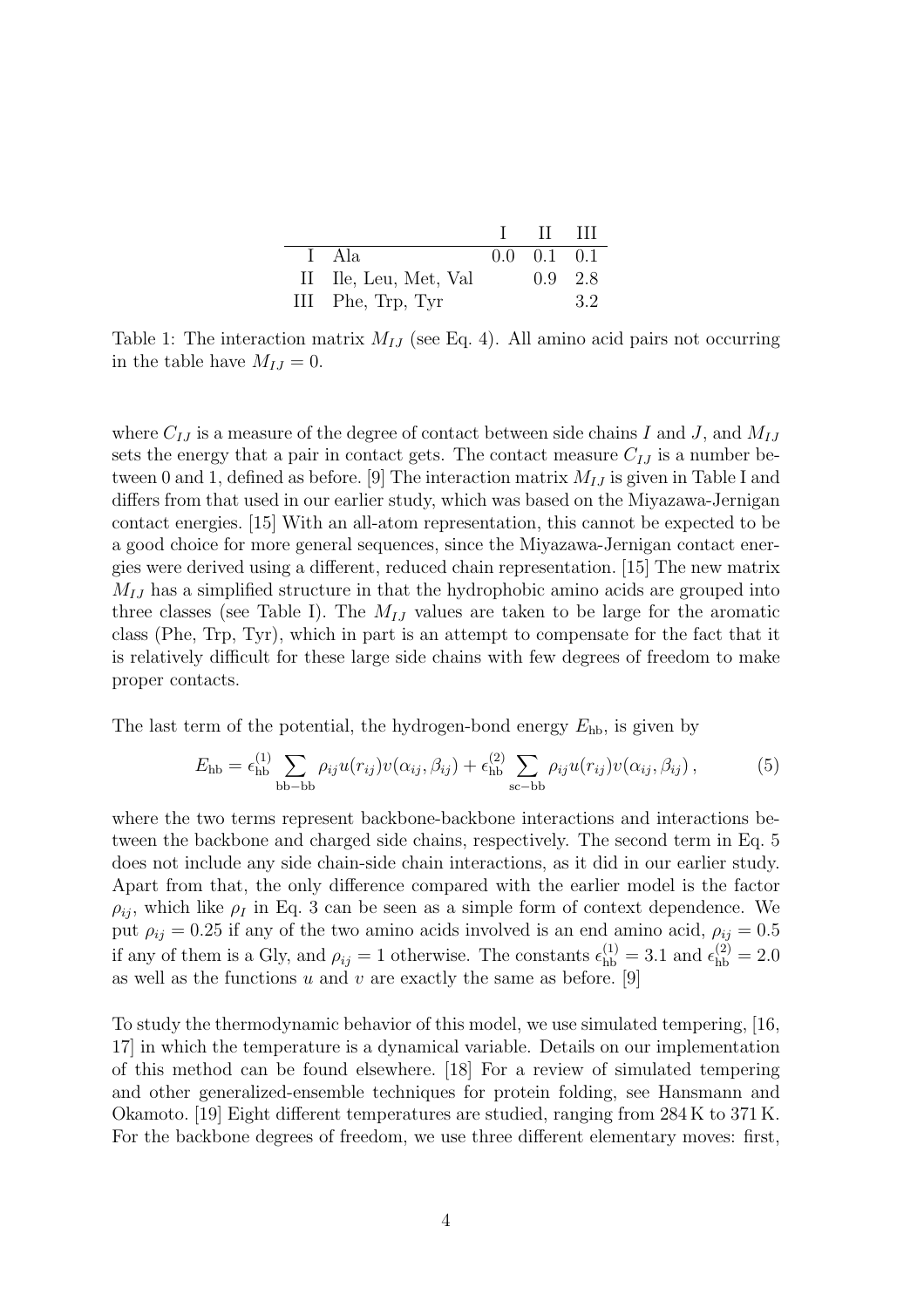the pivot move [20] in which a single torsion angle is turned; second, a semi-local method [21] that works with up to eight adjacent torsion angles, which are turned in a coordinated way; and third, a symmetry-based update of three randomly chosen backbone torsion angles. [9] For the side-chain degrees of freedom, we use simple Metropolis updates of individual angles.

For each peptide, eight independent Monte Carlo runs were performed, starting from random conformations. Each run required a few days on a standard desktop computer, and contained several folding/unfolding events. The similarity between the results from the different runs strongly suggest that the simulations did map out all relevant free-energy minima of the model. All statistical errors quoted are  $1\sigma$  errors obtained from the variance between the runs. The fits of data discussed in the next section were carried out by using a Levenberg-Marquardt procedure. [22]

For a given protein structure, there generally exist alternative structures with similar secondary-structure content but different overall topologies. This holds true even for a small  $\beta$ -hairpin, for which a flip of the side chains gives rise to a topologically distinct structure. To make models discriminate between different topologies is a delicate task. To assess whether or not a model is able to do that, it is necessary to make a suitable choice of observables. In our calculations, we monitor two variables that can be used for this purpose: first, the root-mean-square deviation (rmsd) from the folded structure,  $\Delta$ , calculated over all non-H atoms (a backbone rmsd is much less informative); and second, the number of native backbone-backbone hydrogen bonds,  $N_{\rm hb}^{\rm nat}$ . Figure 1 illustrates which hydrogen bonds we take to be present in the native states of the peptides studied. In our calculations, a hydrogen bond is considered formed if the energy is less than  $-\epsilon_{hb}^{(1)}/3$  (see Eq. 5).

Using the original model, we studied the  $\alpha$ -helical F<sub>s</sub> peptide and a  $\beta$ -hairpin. [9] Here, we study the same  $\beta$ -hairpin and two three-stranded  $\beta$ -sheet peptides, LLM and Betanova. Before turning to these results, it should be pointed out that the  $F_s$  sequence still makes an  $\alpha$ -helix in the revised model, as can be seen from the free energy  $F(\Delta, E)$  in Fig. 2.  $F(\Delta, E)$  has a pronounced, dominating minimum at  $\Delta \approx 2-3.5$  Å, which corresponds to  $\alpha$ -helix. In addition, there are weakly populated minima corresponding to  $\beta$ -sheet structures at  $\Delta \approx 9 \text{ Å}$  and  $\Delta \approx 12 \text{ Å}$ .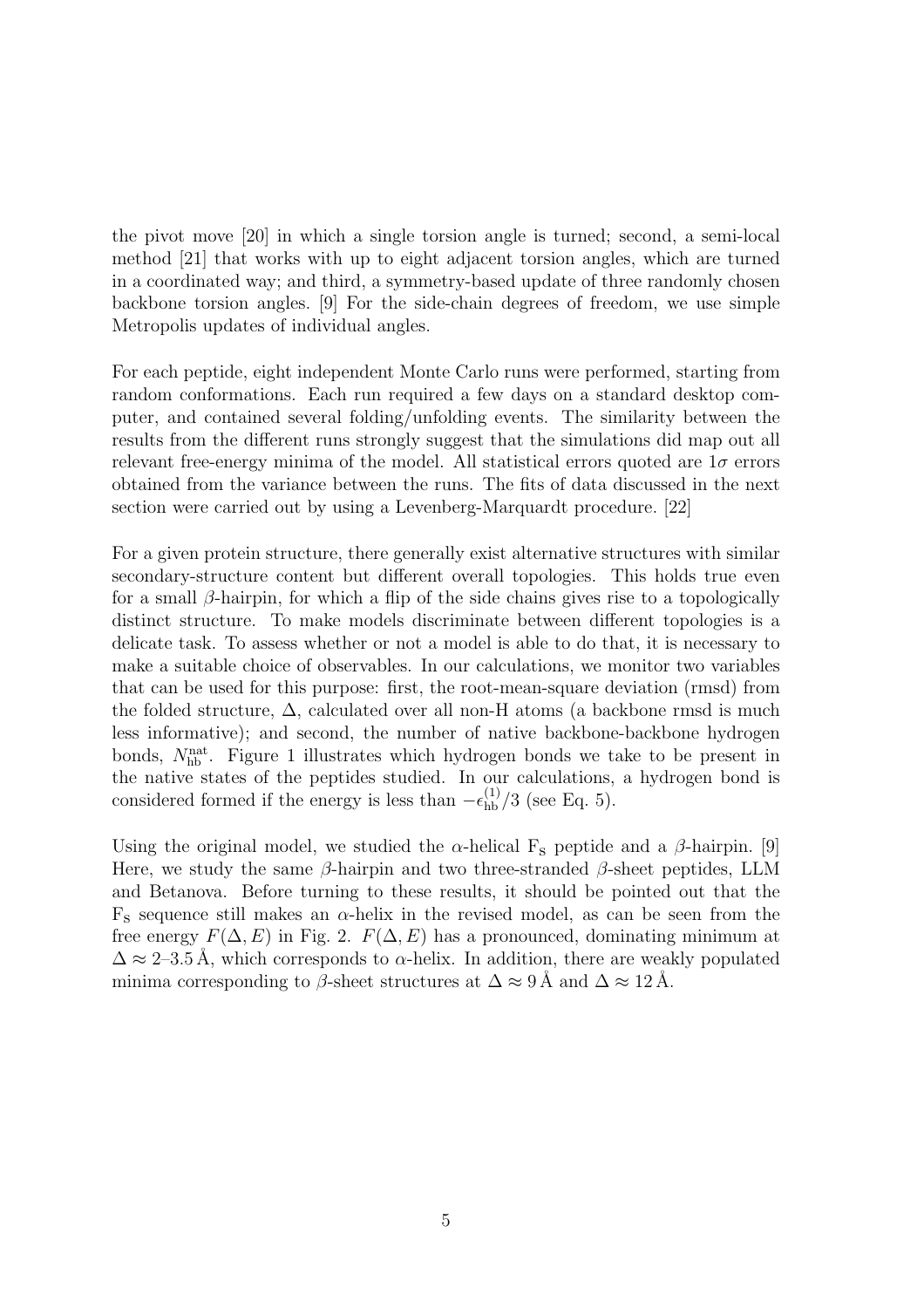

Figure 1: Schematic illustration of the backbone-backbone hydrogen bonds taken as native for (a) the C-terminal β-hairpin from the protein G B1 domain, [13, 23] and (b) the mutant LLM of Betanova. [2] Diagram (b) is used for the original Betanova, too (with L12 and M17 replaced by N12 and T17, respectively).



Figure 2: Free energy  $F(\Delta, E)$  for F<sub>s</sub> at  $T = 284$  K, where  $\Delta$  denotes heavy-atom rmsd from an ideal  $\alpha$ -helix and E is energy. The contours are spaced at intervals of  $1 kT$  and dark tone corresponds to low free energy. Contours more than  $6 kT$  above the minimum free energy are not shown.

## 3 Results and Discussion

#### 3.1  $\beta$ -Hairpin

Using the model described in the previous section, we first study the 16-amino acid C-terminal  $\beta$ -hairpin from the protein G B1 domain. An important quantity moni-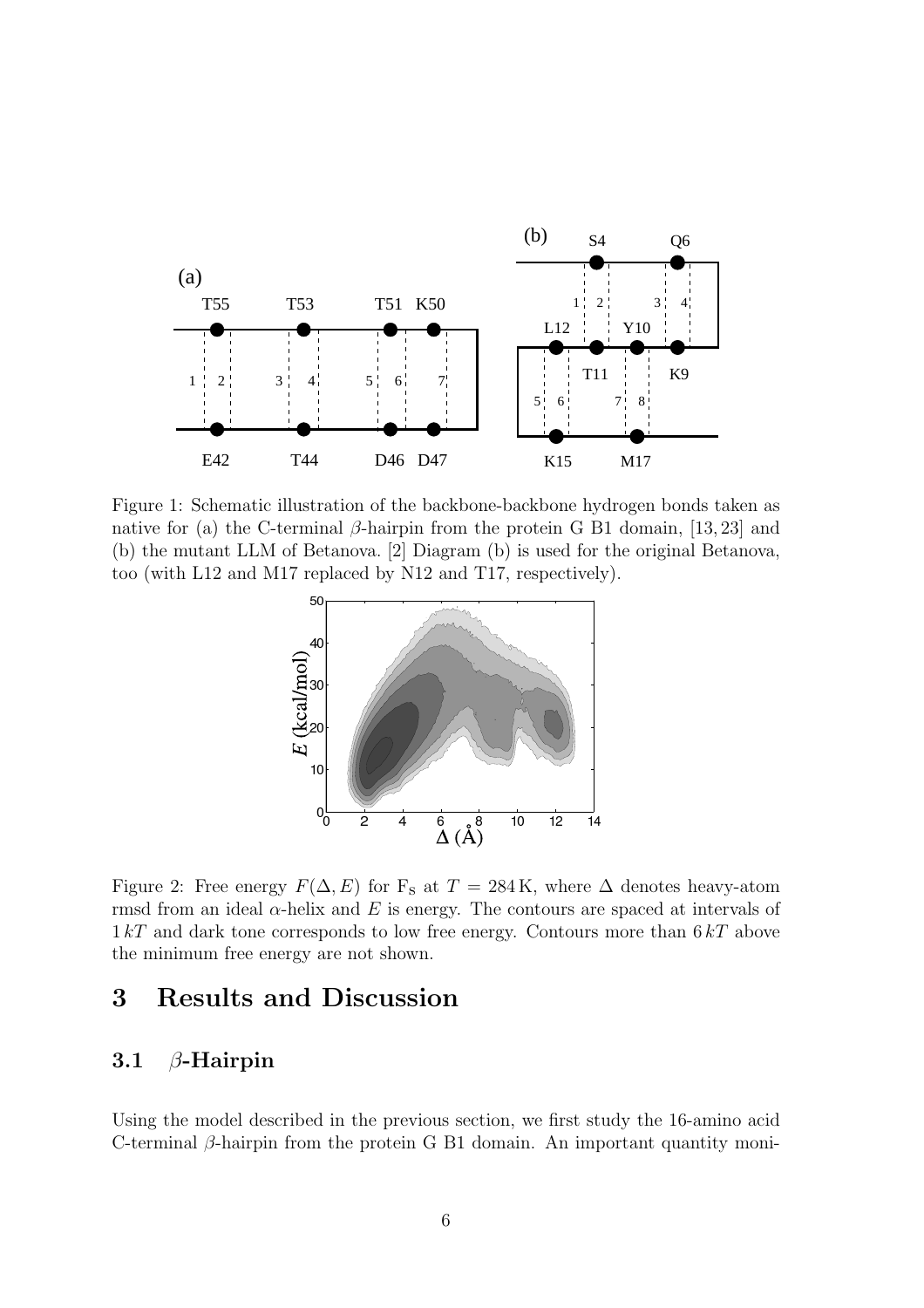

Figure 3: The temperature dependence of (a) the hydrophobicity energy  $E_{\text{hp}}$  and (b) the number of native hydrogen bonds,  $N_{\text{hb}}^{\text{nat}}$ , for the  $\beta$ -hairpin. The line in (a) is a fit to the two-state expression  $E_{\text{hp}}(T) = (E_{\text{hp}}^{\text{u}} + E_{\text{hp}}^{\text{n}} K(T))/(1 + K(T)),$  where  $K(T) = P^{n}(T)/P^{n}(T)$ ,  $P^{n}(T)$  and  $P^{n}(T)$  being the populations of the native and unfolded states, respectively. The effective equilibrium constant  $K(T)$  is assumed to have the first-order form  $K(T) = \exp[(1/kT - 1/kT_m)\Delta E]$ , where  $T_m$  is the midpoint temperature and  $\Delta E$  is the energy difference between the two states. The baselines  $E_{\rm hp}^{\rm n}$  and  $E_{\rm hp}^{\rm u}$  are taken as constants.

tored in our earlier study of this peptide [9] was the hydrophobicity energy  $E_{hp}$ . This variable should be strongly correlated with Trp fluorescence, which Muñoz et al. [13] used to characterize the melting behavior of this peptide. The temperature dependence of  $E_{\text{ho}}$  was found to be in reasonable agreement with the data of Munoz et al. Several other groups have performed atomic simulations of the same  $\beta$ -hairpin, with  $[24-28]$  or without  $[12, 28-30]$  explicit water. In contrast to ours, most models seem to require further calibration in order not to show a temperature dependence much weaker than that of experimental data.

Figure 3a shows the temperature dependence of  $E_{\text{hp}}$  in the revised model. The line is a fit of the data to a simple (first-order) two-state expression. The parameters of the fit are the midpoint temperature  $T_m$ , the energy difference  $\Delta E$ , and two baselines. We use the parameter  $T<sub>m</sub>$  to set the energy scale of the model; this parameter is taken as  $T_m = 297$ K as determined by Muñoz *et al.* [13] For the energy difference, we then obtain  $\Delta E = 13.1 \text{ kcal/mol}$ . These values of the two-state parameters  $T_{\text{m}}$  and  $\Delta E$  correspond to a native population of 74% at  $T = 284$  K, which agrees well with the result of Muñoz *et al.*, 72% at  $T = 284$  K. [13] The NMR analysis of Blanco *et* al. [23] gave, by contrast, a lower native population,  $42\%$  at  $T = 278$  K. A possible explanation of this discrepancy would be that this peptide does not show a clear two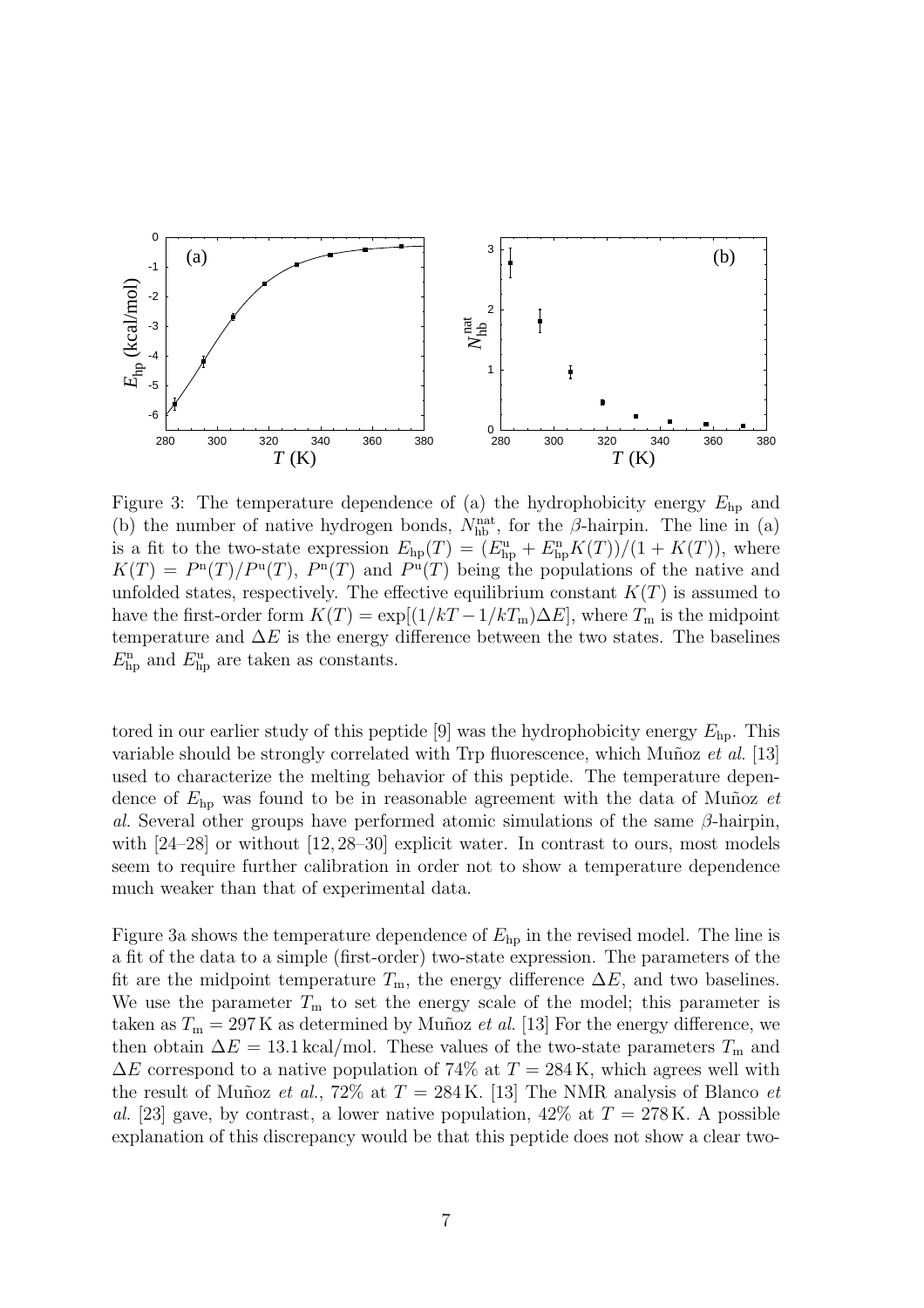state behavior; the apparent native population may then very well depend on which quantity is studied. At first glance, this explanation may seem unlikely, given that the temperature dependence of the Trp fluorescence data to a good approximation showed two-state character. [13] Let us therefore stress that, despite that the twostate fit in Fig. 3a looks quite good, this sequence does not show ideal two-state behavior in our model. This can be seen, for example, from the energy distribution, which lacks a clear bimodal shape. This was shown in our earlier study, [9] and holds true in the revised model as well. Similar results have also been obtained in simulations of a designed, fast-folding three-helix-bundle protein. [31]

In Fig. 3b we show the temperature dependence of the number of native hydrogen bonds,  $N_{\rm hb}^{\rm nat}$ , which we expect to be more strongly correlated than  $E_{\rm hp}$  with the NMR measurements of Blanco *et al.* For  $N_{\rm hb}^{\rm nat}$ , a two-state fit is not meaningful; for that, further data at lower temperatures would be needed. On the other hand, the quantity  $N_{\text{hb}}^{\text{nat}}$  can be used as a direct measure of nativeness. Based on inspection of many examples, we use as a criterion for nativeness that at most two of the native hydrogen bonds should be missing, which can be used for the two other peptides too (see below). For the  $\beta$ -hairpin with seven native hydrogen bonds (see Fig. 1a), this criterion ( $N_{\text{hb}}^{\text{nat}} \geq 5$ ) gives a native population of 39% at  $T = 284 \text{ K}$ . This value is close to the estimate of Blanco *et al.*, [23] 42\% at  $T = 278$  K. Due to uncertainties about the precise definitions of nativeness and of when a hydrogen bond is formed, this agreement could be somewhat accidental. There is no doubt, however, that the native population obtained using  $N_{\rm hb}^{\rm nat}$  is significantly lower than that obtained above using  $E_{\text{hp}}$ . Figure 4 shows the probability distributions of  $N_{\text{hb}}^{\text{nat}}$  at  $T = 284 \text{ K}$  and  $T = 306$  K. The number of native hydrogen bonds is seen to rapidly decrease with increasing  $T$ , as it should.

The two-state parameter  $\Delta E$  extracted from the  $E_{hp}$  data is somewhat smaller here,  $\Delta E = 13.1 \text{ kcal/mol}$ , than it was in our earlier study,  $\Delta E = 16.1 \text{ kcal/mol}$ . [9] The reason for this is not so much that the model has changed, but rather that the fits were done in different ways. In our previous study,  $T<sub>m</sub>$  was held fixed at the specific heat maximum. Here, following the analysis of Muñoz et al. more closely, we take  $T<sub>m</sub>$  to be a parameter of the fit. The fitted value of  $T<sub>m</sub>$  turns out to lie slightly below  $(1-2\%)$  the specific heat maximum. Our new analysis improves the agreement with the result of Muñoz *et al.*, which was  $\Delta E = 11.6 \text{ kcal/mol}$ . [13]

Although the precise shape of the structures with lowest energy is sensitive to the details of the model, it is also interesting to make an rmsd-based comparison with experimental data. For this purpose, we use the NMR structure for the full protein G B1 domain (PDB code 1GB1, first model), [32] as the NMR restraints for the isolated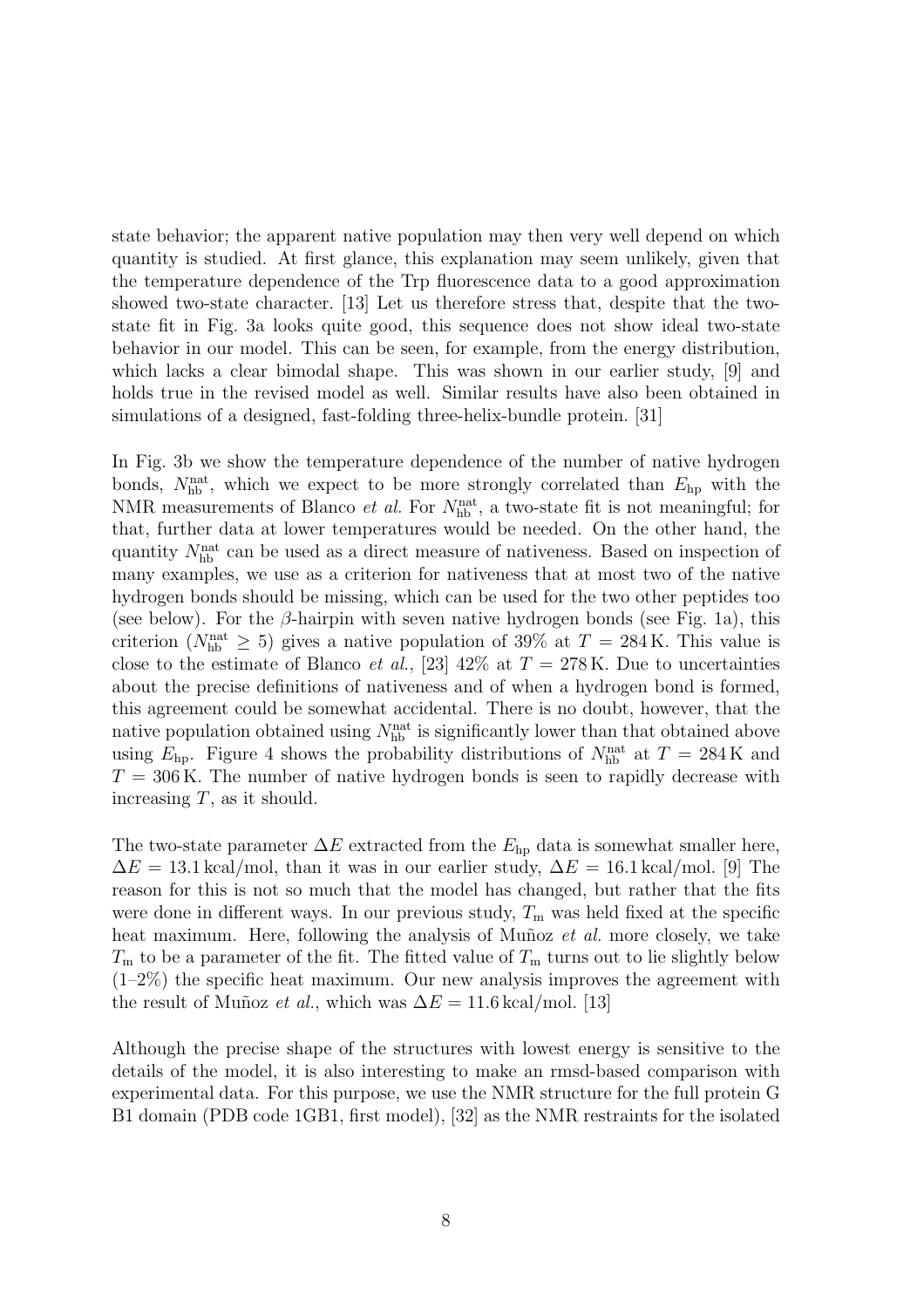

Figure 4: Histogram of the number of native hydrogen bonds,  $N_{\rm hb}^{\rm nat}$ , at  $T = 284 \,\rm K$ (full line) and  $T = 306 \text{ K}$  (dashed line) for the  $\beta$ -hairpin.



Figure 5: Free energy  $F(\Delta, E)$  at  $T = 284$  K for (a) the  $\beta$ -hairpin and (b) the peptide LLM. E is energy and  $\Delta$  is a heavy-atom rmsd, calculated using all the 16 amino acids for the  $\beta$ -hairpin and amino acids 3–18 for LLM. The first two and last two amino acids of LLM do not take part in the  $\beta$ -sheet structure. The contour levels are as in Fig. 2.

 $\beta$ -hairpin were insufficient to determine a unique structure. Figure 5a shows the free energy  $F(\Delta, E)$  calculated as a function of rmsd,  $\Delta$ , and energy, E, at  $T = 284$  K. Three distinct, highly populated minima can be seen. The two minima with lowest E are found at  $\Delta \approx 2.0\text{\AA}$  and  $\Delta \approx 3.1\text{\AA}$ , respectively. Both these correspond to  $\beta$ -hairpin structures with a high  $N_{\rm hb}^{\rm nat}$ . That  $N_{\rm hb}^{\rm nat}$  is high implies, in particular, that the topology of the  $\beta$ -hairpin is the native one. The main difference between these two minima lies in the shape of the turn. The third minimum, at  $\Delta \approx 4.0\text{\AA}$ ,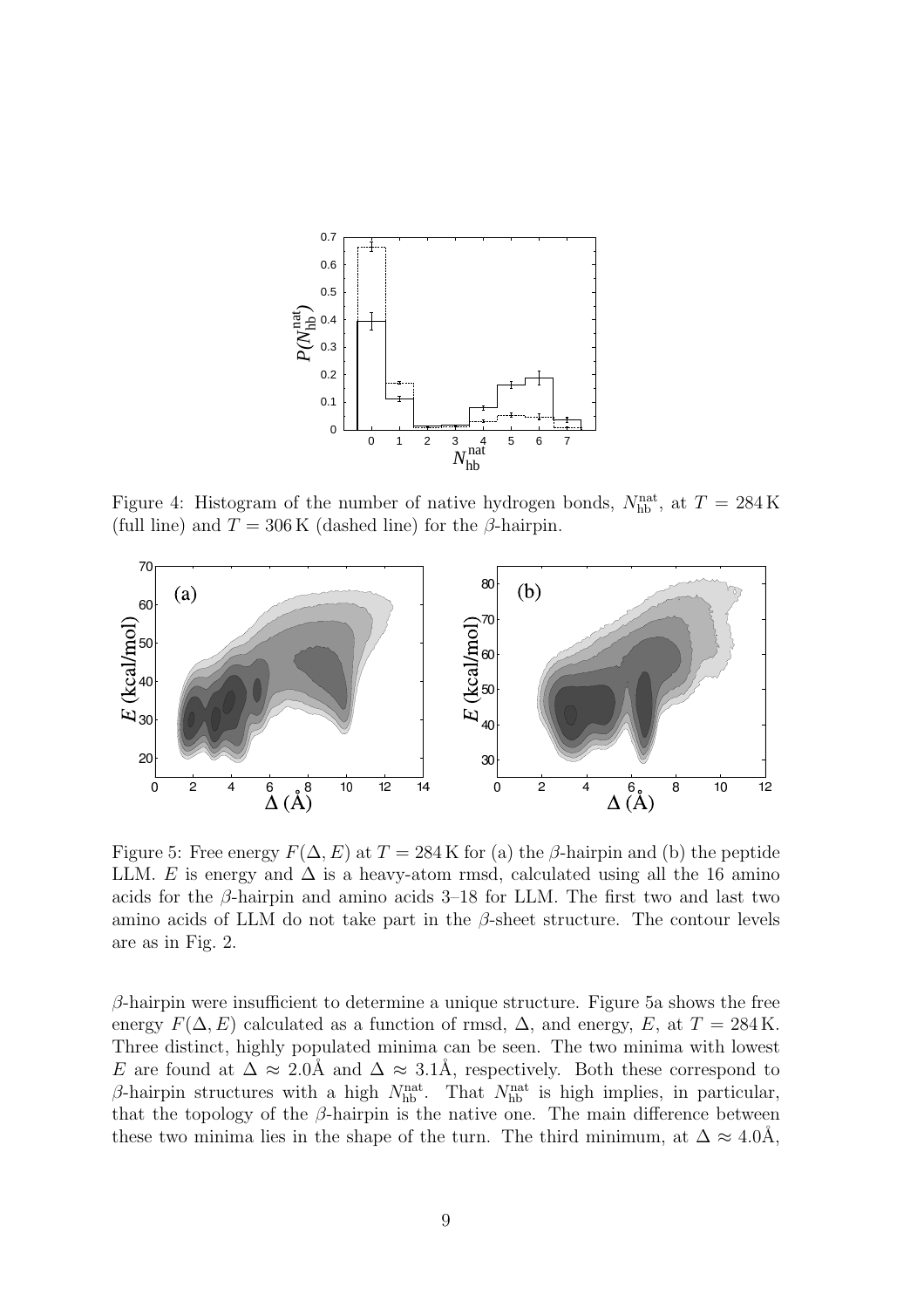is somewhat higher in  $E$  than the first two. This minimum is also dominated by  $\beta$ -hairpin structures with the native topology and many hydrogen bonds, but the two strands tend to be out of register with each other, so  $N_{\text{hb}}^{\text{nat}}$  is low. Largely, it is the existence of this third minimum that makes the apparent native population depend on which of the observables  $E_{\rm hp}$  and  $N_{\rm hb}^{\rm nat}$  we use. Finally, there are also two weakly populated free-energy minima corresponding to  $\beta$ -sheet structures with the non-native topology ( $\Delta \approx 5.3 \text{ Å}$ ) and  $\alpha$ -helix ( $\Delta \approx 8{\text -}10 \text{ Å}$ ), respectively.

#### 3.2 Three-Stranded β-Sheets

The de novo design of the 20-amino acid three-stranded antiparallel  $\beta$ -sheet peptide Betanova was reported in 1998. [1] Recently, mutants of this peptide with higher stability were created by López de la Paz et al.  $[2]$  Among the most stable mutants found was the triple mutant LLM (Val5Leu, Asn12Leu, Thr17Met). The peptide LLM and the original Betanova were estimated [2] to have native populations of 36% and 9%, respectively, at  $T = 283 \text{ K}$ , based on NMR data. Melting curves have, as far as we know, not been reported for these peptides.

Our simulations of LLM show first of all that this sequence does make a threestranded antiparallel  $\beta$ -sheet in this model. This can be seen from Fig. 5b, which shows the free energy  $F(\Delta, E)$  at  $T = 284$  K. The free energy has a broad minimum at  $\Delta \approx 3$ –5Å, corresponding to  $\beta$ -sheet structures with the native topology and a high  $N_{\rm hb}^{\rm nat}$ . The shape of the  $\beta$ -sheet varies within the minimum. At  $\Delta \approx 3.4 \,\rm \AA$ , where the free energy is lowest, the  $\beta$ -sheet has a bent shape, which enables the chain to make strong hydrophobic contacts. At  $\Delta \approx 4.5$  Å, the  $\beta$ -sheet tends to be much flatter, which is hydrophobically disfavored but makes it possible for the chain to form more perfect hydrogen bonds. There is also a free-energy minimum at  $\Delta \approx 6.5$ Å, which corresponds to three-stranded antiparallel  $\beta$ -sheet structures with the non-native topology. However, the native topology is the thermodynamically favored one. Note that the native and non-native topologies exhibit non-overlapping sets of backbone-backbone hydrogen bonds, so  $N_{\rm hb}^{\rm nat}$  is low at the  $\Delta \approx 6.5$  Å minimum.

The main reason why the model favors the native topology over the non-native one lies in the side-chain orientations for the hydrophobic pairs Trp3-Leu12 and Leu5- Tyr10. The  $C_{\alpha}$ - $C_{\beta}$  vectors of these pairs point inwards in the non-native topology, which makes it difficult to achieve proper contacts between the side chains. This is much easier to accomplish in the native topology, where the  $C_{\alpha}$ -C<sub>β</sub> vectors point outwards. Interestingly, the situation is similar for the  $\beta$ -hairpin above. [9] The  $\beta$ -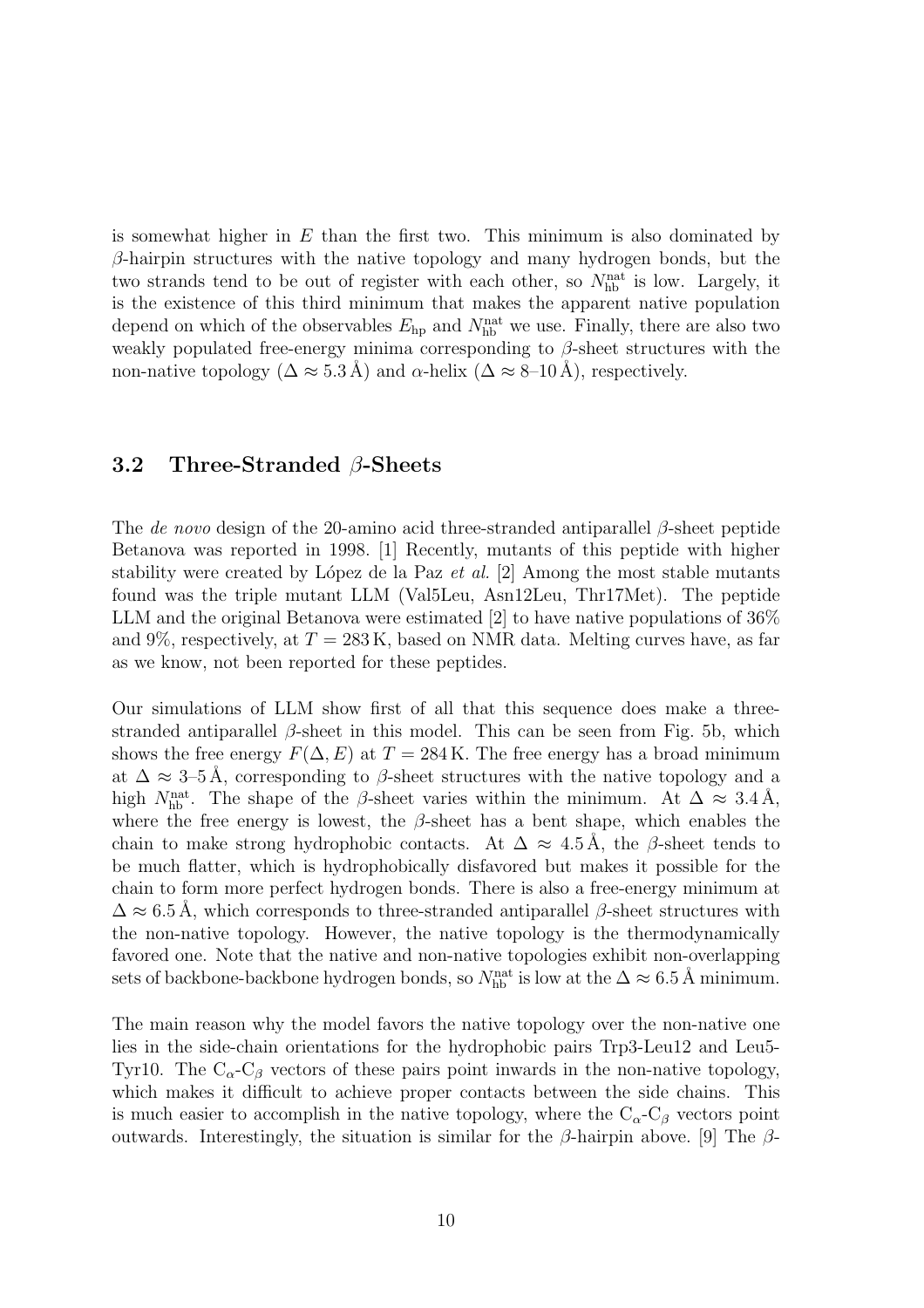

Figure 6: (a) Histogram of the number of native hydrogen bonds,  $N_{\rm hb}^{\rm nat}$ , at  $T = 284\,\rm K$ for LLM (full line) and Betanova (dashed line). (b) The frequency of occurrence for the eight native hydrogen bonds (labeled according to Fig. 1b) for LLM  $\circ$ ) and Betanova ( $\Box$ ) at  $T = 284$  K.

hairpin also has two pairs of hydrophobic side chains that are 'bow-legged' in the native topology and 'knock-kneed' in the non-native one.

Next we estimate the native population for LLM. As we want to compare with the NMR-based results of López de la Paz *et al.*, we consider  $N_{\text{hb}}^{\text{nat}}$  rather than  $E_{\text{hp}}$ . Figure 6a shows the  $N_{\text{hb}}^{\text{nat}}$  distribution at  $T = 284 \text{ K}$ . In addition to the native and non-native peaks at high and low  $N_{\rm hb}^{\rm nat}$ , respectively, this distribution exhibits a third peak at  $N_{\text{hb}}^{\text{nat}} = 4$ . The typical conformation at this peak contains only the first of the two native  $\beta$ -turns (see Fig. 1b). The second  $\beta$ -turn is less stable, as will be discussed below. Using the criterion that at most two native hydrogen bonds should be missing ( $N_{\text{hb}}^{\text{nat}} \ge 6$ ), we obtain a native population of 38% at  $T = 284 \text{ K}$  for LLM, which agrees well with the result of López de la Paz et al., [2] 36\% at  $T = 283 \text{ K}$ . We also performed simulations of the original Betanova, and Fig. 6a shows the result for this sequence too. From this figure it is evident that Betanova is less stable than LLM. The probability that  $N_{\text{hb}}^{\text{nat}} \ge 6$  is 14% for Betanova at  $T = 284$  K, which means that this criterion gives a native population close to the NMR-based result of López de la Paz et al. [2] not only for LLM but also for Betanova.

That the model predicts LLM to be more stable than Betanova is not surprising because LLM has a more pronounced hydrophobic core. The agreement with experimental data is, nevertheless, remarkably good, especially since these calculations do not involve any adjustable parameter; the energy scale of the model is fixed using melting data for the  $\beta$ -hairpin and is then left unchanged.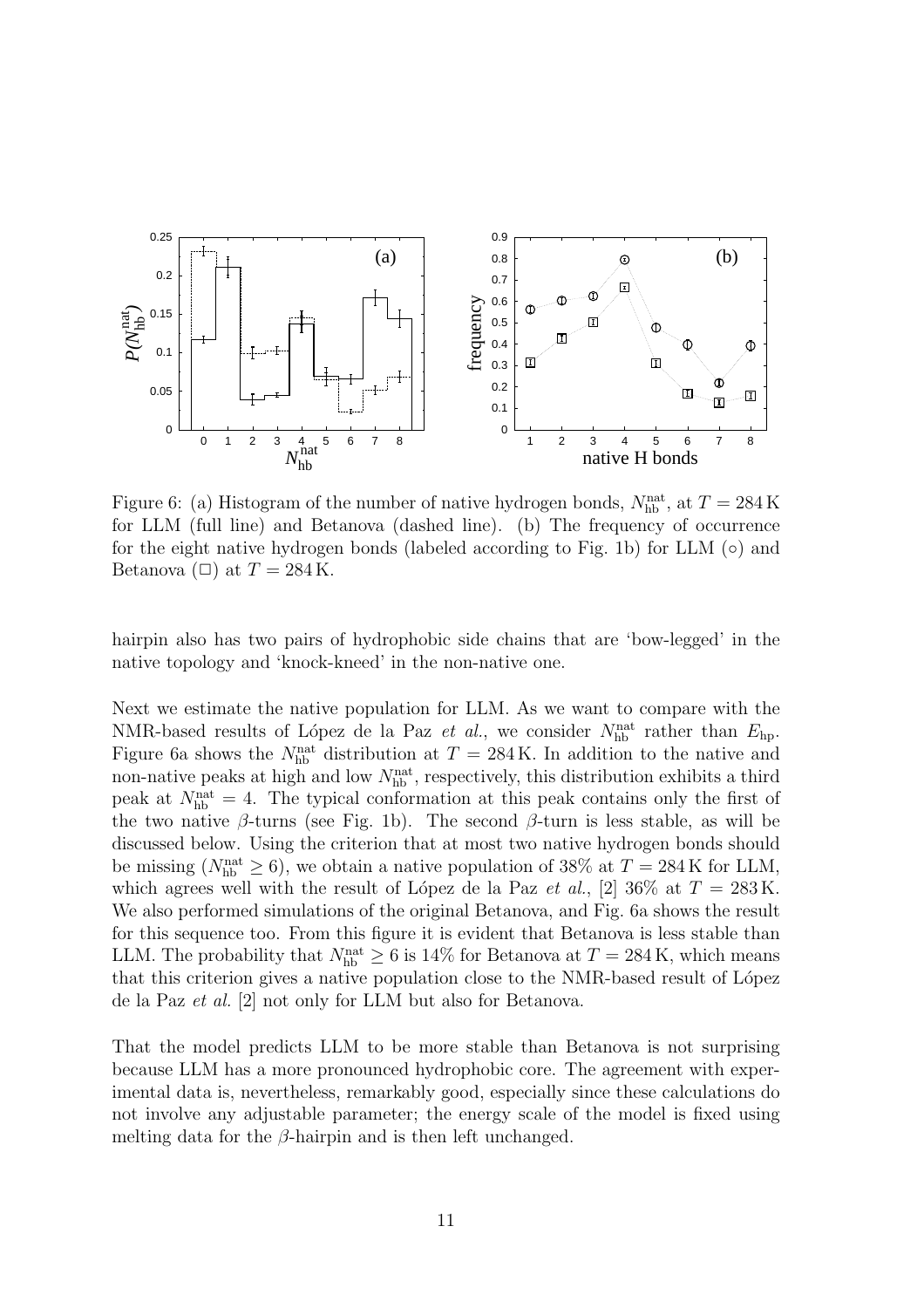

Figure 7: The temperature dependence of (a) the hydrophobicity energy  $E_{\text{hp}}$  and (b) the number of native hydrogen bonds,  $N_{\rm hb}^{\rm nat}$ , for the LLM peptide. The line in (a) is a first-order two-state fit (as in Fig. 3).

Figure 6b shows the frequencies of occurrence for the different native hydrogen bonds (see Fig. 1b) for LLM and Betanova. For Betanova, there is a clear difference between the hydrogen bonds involved in the first  $\beta$ -turn (1–4) and those involved in the second β-turn (5–8). The latter four occur infrequently, showing that the second β-turn is quite unstable, which is in line with the conclusions of López de la Paz et al. [2] For LLM, the difference in stability between the two  $\beta$ -turns is less pronounced. However, hydrogen bond 7, which connects Met17 to Tyr10 (see Fig. 1b), is quite unstable. The reason for this is that the side chain of Met17 can make better contacts with other hydrophobic side chains if the strand is slightly bent. This bend makes it difficult for hydrogen bond 7 to form.

Finally, in Fig. 7 we show the temperature dependence of  $E_{\rm hp}$  and  $N_{\rm hb}^{\rm nat}$  for LLM. As in the  $\beta$ -hairpin case, we find that a simple two-state fit provides a good description of the data for  $E_{\text{hp}}$ . The fitted values of the parameters  $T_{\text{m}}$  and  $\Delta E$  are  $T_{\text{m}} = 303 \,\text{K}$  and  $\Delta E = 13.0 \,\text{kcal/mol}$ , which means that the native population obtained from this fit is significantly higher than that obtained from the  $N_{\rm hb}^{\rm nat}$  distribution (see Fig. 6a). So, the model predicts that the apparent native population depends on which observable is used for this sequence, too. We are not aware of any existing experimental data that support, or refute, this conclusion for LLM.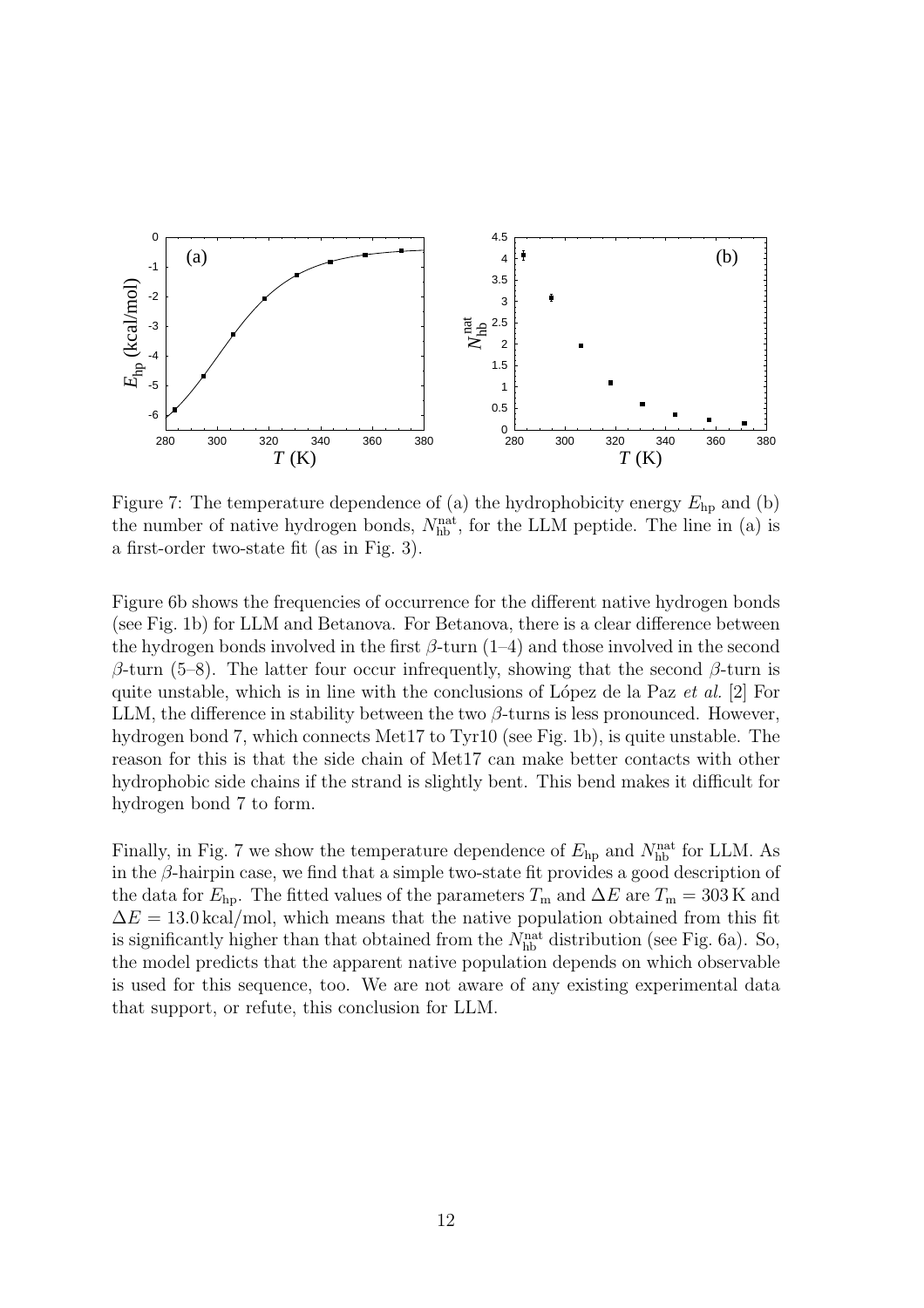|                          | Model, $284K$          |               |                          | Experiment                  |                                   |  |
|--------------------------|------------------------|---------------|--------------------------|-----------------------------|-----------------------------------|--|
|                          | $N_{\rm bb}^{\rm nat}$ | $E_{\rm{ho}}$ | NMR.                     |                             | Trp fluorescence                  |  |
| $\beta$ -hairpin 39% 74% |                        |               |                          |                             | 42\%, 278 K [23] 72\%, 284 K [13] |  |
| LLM                      | 38\%                   |               |                          | $36\%, 283\,\mathrm{K}$ [2] |                                   |  |
| Betanova $14\%$          |                        |               | $9\%, 283 \text{ K}$ [2] |                             |                                   |  |

Table 2: Summary of apparent native populations obtained from simulations and experimental data, respectively (see the text). The model results have statistical errors of 1–4%.

### 4 Conclusion

Using a novel all-atom model with a simplified sequence-based potential, we have investigated the equilibrium behaviors of three  $\beta$ -sheet peptides. We determined native populations for these peptides in two ways, from the distribution of the number of native hydrogen bonds  $(N_{\rm hb}^{\rm nat})$  and from the temperature dependence of the hydrophobicity energy  $(E<sub>h</sub>)$ . These two estimates were compared with experimental results based on NMR and Trp fluorescence, respectively. This comparison is summarized in Table II. The agreement with experimental data is good, which in particular means that the model to a good approximation is able to reproduce the relative stabilities of these three peptides, as obtained from the NMR measurements. In line with the experimental results on the  $\beta$ -hairpin, we find that the apparent native population depends on whether we use  $N_{\text{hb}}^{\text{nat}}$  or  $E_{\text{hp}}$ . This reflects the fact that the melting transition is not a clear two-state transition in our model (for any of these three sequences). It is also worth noting that, despite that the two-state picture is an oversimplification, the temperature dependence of  $E_{\text{hp}}$  is quite well described by a simple two-state expression (see Figs. 3a and 7a). Computational studies of the  $\beta$ -hairpin have also been performed by many other groups, but the temperature dependence obtained was typically too weak, as has been pointed out by Zhou et al. [27] Our model shows a temperature dependence which is in good agreement with experimental data.

Our study of these three different peptides was carried out using one and the same set of parameters. In addition, we showed that the  $F_s$  peptide makes an  $\alpha$ -helix for this choice of parameters. While these results are very encouraging, it is important to stress that we do not expect the model to be directly applicable to other sequences. However, by confronting the model with new sequences, we hope it will be possible to refine the potential, and thereby further extend its applicability. The present study was a first step in this direction, in which the model was improved by studying LLM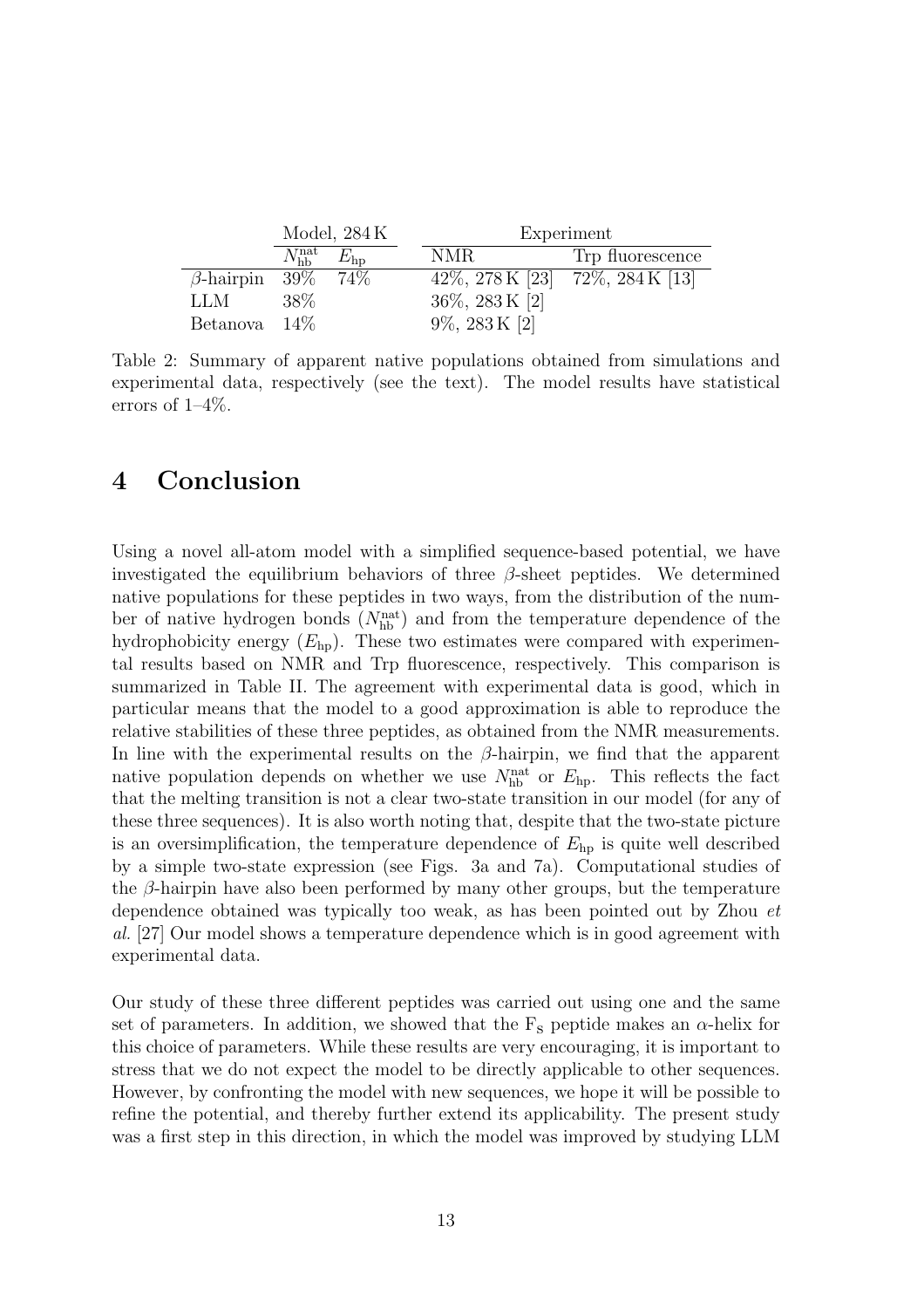and Betanova. To make the model able to fold these sequences, many changes were made, several of which were minor. The two perhaps most important changes were the replacement of the old hydrophobicity matrix  $(M_{IJ})$ , and the introduction of a simple form of context dependence for the hydrogen bonds. Whether it will be possible to carry on this process to a point where the model correctly reproduces the thermodynamics of small proteins remains to be seen. One thing that probably will be necessary in order to achieve this goal is to include multibody effects in the hydrophobicity potential; the present pairwise additive potential is likely to become insufficient as the chains get larger. Computationally, there is room for extending the calculations to larger chains; the calculations presented here required about two weeks on a standard desktop computer for each peptide.

Acknowledgments: We thank Luis Serrano and Manuela López de la Paz for providing NMR data for LLM and Betanova. This work was in part supported by the Swedish Foundation for Strategic Research and the Swedish Research Council.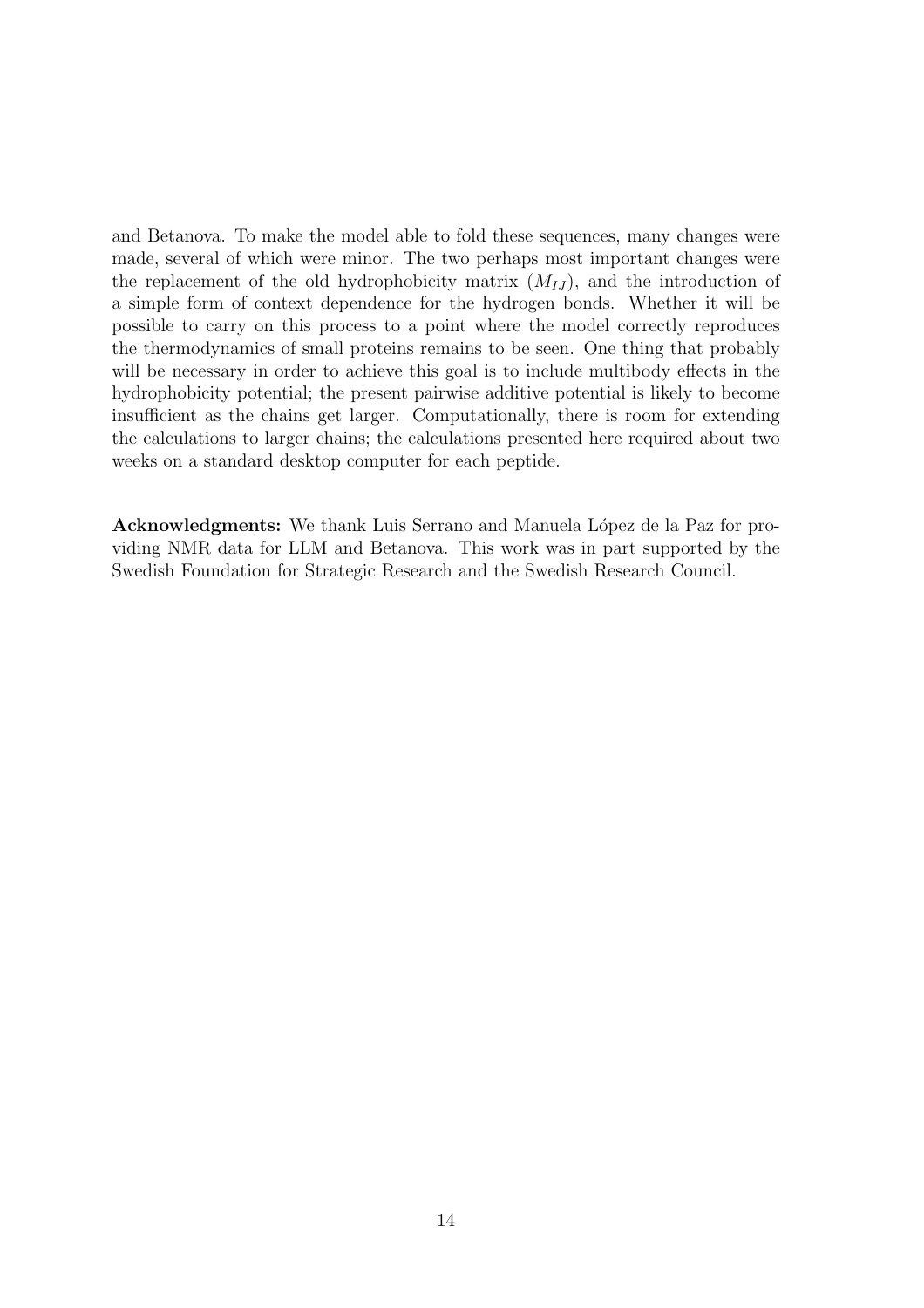## References

- [1] Kortemme T, Ramírez-Alvarado M, Serrano L. Design of a 20-amino acid, threestranded  $\beta$ -sheet protein. *Science* 1998; 281: 253–256.
- [2] L´opez de la Paz M, Lacroix E, Ram´ırez-Alvarado M, Serrano L. Computer-aided design of  $\beta$ -sheet peptides. J. Mol. Biol. 2001; 312: 229–246.
- [3] de Alba E, Santaro J, Rico M, Jiménez MA. De novo design of a monomeric three-stranded antiparallel  $\beta$ -sheet. Protein Sci. 1999; 8: 854–865.
- [4] Bursulaya BD, Brooks CL III. Folding free energy surface of a three-stranded β-sheet protein. J. Am. Chem. Soc. 1999; 121: 9947–9951.
- [5] Colombo C, Roccatano D, Mark AE. Folding and stability of the three-stranded  $\beta$ -sheet peptide betanova: Insights from molecular dynamics simulations. Proteins 2002; 46: 380–392.
- [6] Cavalli A, Haberthür U, Paci E, Caflisch A. Fast protein folding on downhill energy landscape. Protein Sci. 2003; 12: 1801–1803.
- [7] Karanicolas J, Brooks CL III. The structural basis for biphasic kinetics in the folding of the WW domain from a formin-binding protein: Lessons for protein design? Proc. Natl. Acad. Sci. USA 2003; 100: 3954–3959.
- [8] Granakaran S, Nymeyer H, Portman J, Sanbonmatsu KY, García AE. Peptide folding simulations. Curr. Opin. Struct. Biol. 2003; 13: 168–174.
- [9] Irbäck A, Samuelsson B, Sjunnesson F, Wallin S. Thermodynamics of  $\alpha$  and  $\beta$ -structure formation in proteins. *Biophys. J.* 2003; 85: 1466–1473.
- [10] Lockhart DJ, Kim PS. Internal Stark effect measurement of the electric field at the amino terminus of an  $\alpha$  helix. Science 1992; 257: 947-951.
- [11] Lockhart DJ, Kim PS. Electrostatic screening of charge and dipole interactions with the helix backbone. Science 1993; 260: 198-202.
- [12] Kussell E, Shimada J, Shakhnovich EI. A structure-based method for derivation of all-atom potentials for protein folding. Proc. Natl. Acad. Sci. USA 2002; 99 :5343–5348.
- [13] Muñoz V, Thompson PA, Hofrichter J, Eaton WA. Folding dynamics and mechanism of  $\beta$ -hairpin formation. *Nature* 1997; 390: 196–199.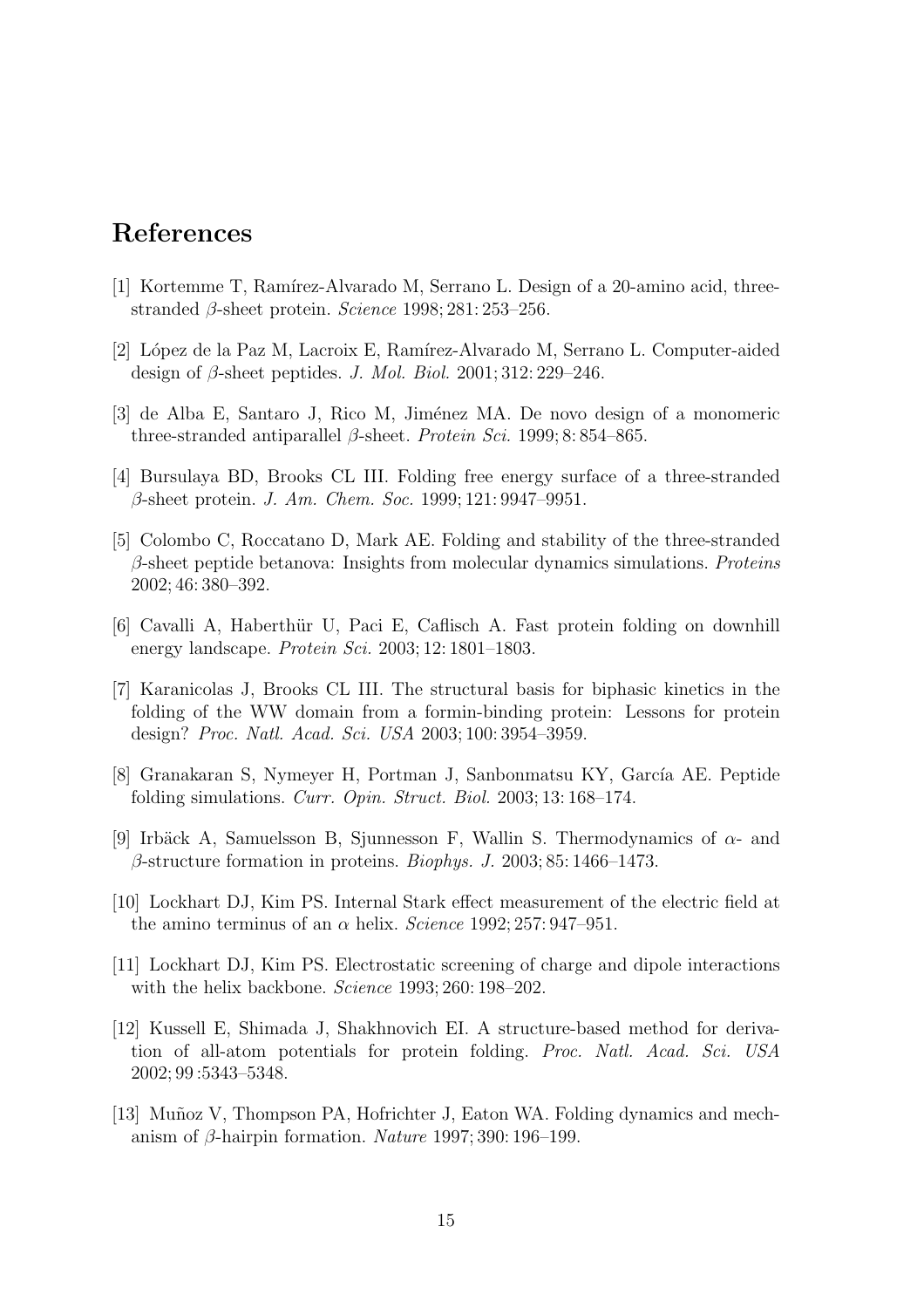- [14] Branden C, Tooze J. Introduction to Protein Structure. New York: Garland Publishing; 1991.
- [15] Miyazawa S, Jernigan RL. Residue-residue potentials with a favorable contact pair term and an unfavorable high packing density, for simulation and threading. J. Mol. Biol. 1996; 256: 623–644.
- [16] Lyubartsev AP, Martsinovski AA, Shevkunov SV, Vorontsov-Velyaminov PN. New approach to Monte Carlo calculation of the free energy: Method of expanded ensembles. J. Chem. Phys. 1992; 96: 1776–1783.
- [17] Marinari E, Parisi G. Simulated tempering: A new Monte Carlo scheme. Europhys. Lett. 1992; 19: 451–458.
- [18] Irbäck A, Potthast F. Studies of an off-lattice model for protein folding: Sequence dependence and improved sampling at finite temperature. J. Chem. Phys. 1995; 103: 10298–10305.
- [19] Hansmann UHE, Okamoto Y. New Monte Carlo algorithms for protein folding. Curr. Opin. Struct. Biol. 1999; 9: 177–183.
- [20] Lal M. Monte Carlo computer simulation of chain molecules. I. Mol. Phys. 1969; 17: 57–64.
- [21] Favrin G, Irbäck A, Sjunnesson F. Monte Carlo update for chain molecules: Biased Gaussian steps in torsional space. J. Chem. Phys. 2001; 114: 8154–8158.
- [22] Press WH, Flannery BP, Teukolsky SA, Vetterling WT. Numerical Recipes in C: The Art of Scientific Computing. Cambridge: Cambridge University Press; 1992.
- [23] Blanco FJ, Rivas G, Serrano L. A short linear peptide that folds into a native stable  $\beta$ -hairpin in aqueous solution. Nat. Struct. Biol. 1994; 1:584–590.
- [24] Roccatano D, Amadei A, Di Nola A, Berendsen HJC. A molecular dynamics study of the 41–56  $\beta$ -hairpin from B1 domain of protein G. Protein Sci. 1999; 8: 2130–2143.
- [25] Pande VS, Rokhsar DS. Molecular dynamics simulations of unfolding and refolding of a β-hairpin fragment from protein G. Proc. Natl. Acad. Sci. USA 1999; 96: 9062–9067.
- [26] García AE, Sanbonmatsu KY. Exploring the energy landscape of a  $\beta$  hairpin in explicit solvent. Proteins 2001; 42: 345–354.